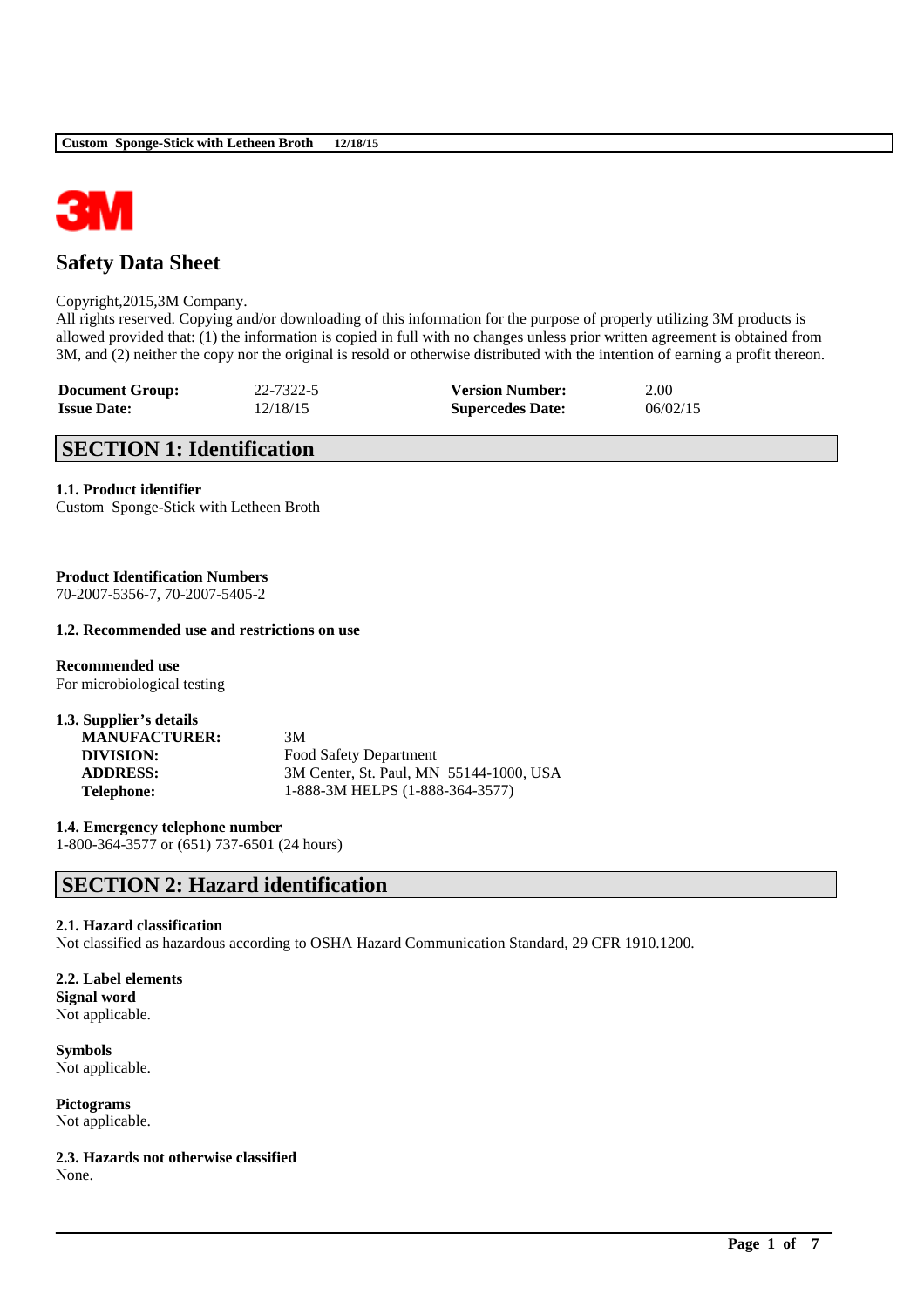# **SECTION 3: Composition/information on ingredients**

| Ingredient          | C.A.S. No.        | $\frac{1}{2}$ by Wt |
|---------------------|-------------------|---------------------|
| Water               | $17732 - 18 - 5$  | $96 - 98$           |
| Poly 80             | $ 9005 - 65 - 6 $ |                     |
| Proteose Peptone #3 | 25456-75-1        |                     |

## **SECTION 4: First aid measures**

## **4.1. Description of first aid measures**

## **Inhalation:**

No need for first aid is anticipated.

#### **Skin Contact:**

Wash with soap and water. If you are concerned, get medical advice.

## **Eye Contact:**

Flush with large amounts of water. Remove contact lenses if easy to do. Continue rinsing. If signs/symptoms persist, get medical attention.

## **If Swallowed:**

No need for first aid is anticipated.

## **4.2. Most important symptoms and effects, both acute and delayed**

See Section 11.1. Information on toxicological effects.

# **4.3. Indication of any immediate medical attention and special treatment required**

Not applicable

## **SECTION 5: Fire-fighting measures**

## **5.1. Suitable extinguishing media**

Non-combustible. Use a fire fighting agent suitable for surrounding fire.

#### **5.2. Special hazards arising from the substance or mixture**

None inherent in this product.

## **5.3. Special protective actions for fire-fighters**

No special protective actions for fire-fighters are anticipated.

## **SECTION 6: Accidental release measures**

## **6.1. Personal precautions, protective equipment and emergency procedures**

Ventilate the area with fresh air. Observe precautions from other sections.

#### **6.2. Environmental precautions**

Avoid release to the environment.

#### **6.3. Methods and material for containment and cleaning up**

Contain spill. Working from around the edges of the spill inward, cover with bentonite, vermiculite, or commercially available inorganic absorbent material. Mix in sufficient absorbent until it appears dry. Collect as much of the spilled material as possible. Place in a closed container approved for transportation by appropriate authorities. Dispose of collected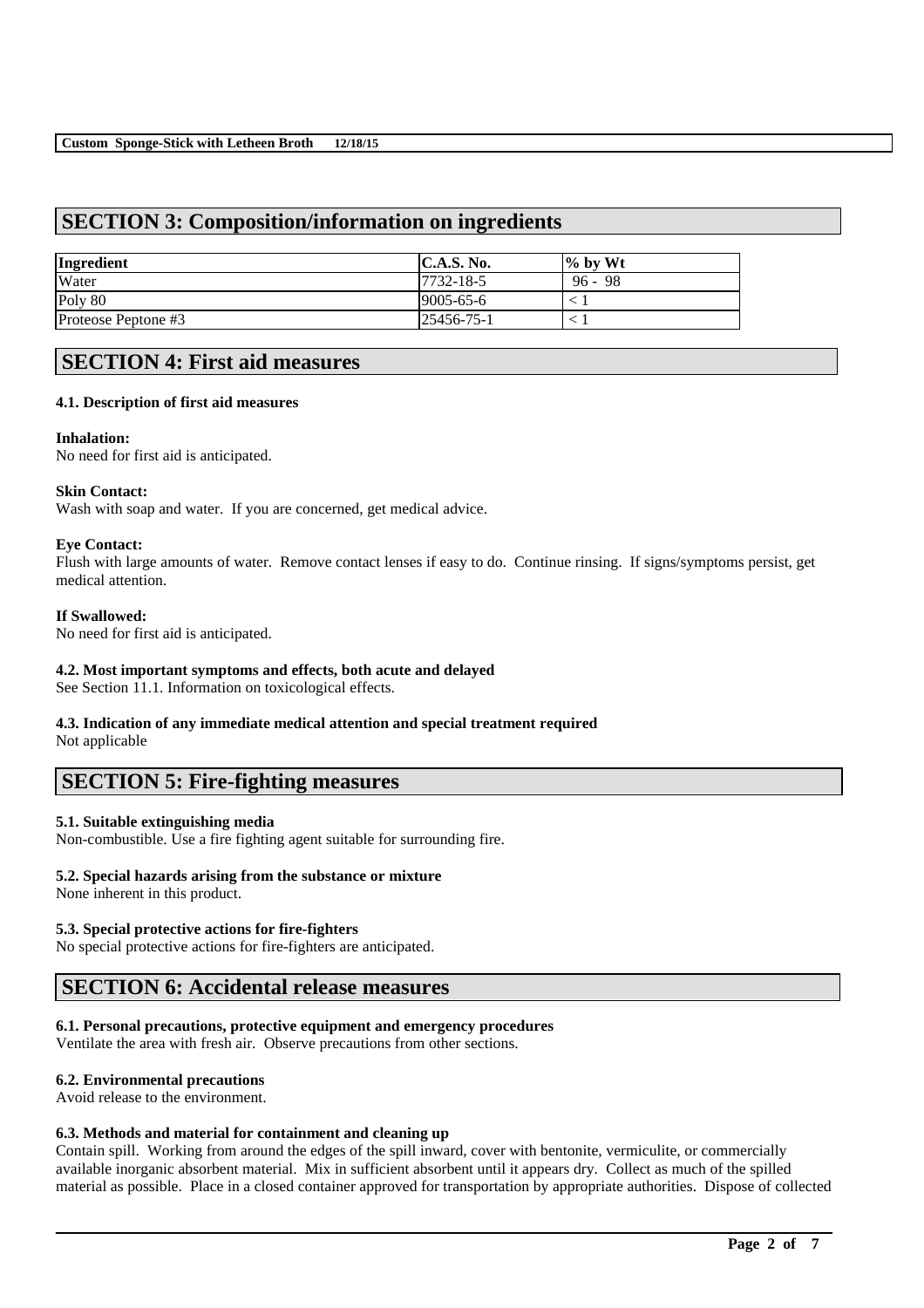material as soon as possible.

# **SECTION 7: Handling and storage**

## **7.1. Precautions for safe handling**

For industrial or professional use only.

#### **7.2. Conditions for safe storage including any incompatibilities**

No special storage requirements.

## **SECTION 8: Exposure controls/personal protection**

## **8.1. Control parameters**

## **Occupational exposure limits**

No occupational exposure limit values exist for any of the components listed in Section 3 of this SDS.

## **8.2. Exposure controls**

## **8.2.1. Engineering controls**

Not applicable.

## **8.2.2. Personal protective equipment (PPE)**

## **Eye/face protection**

Eye protection not required.

#### **Skin/hand protection**

No protective gloves required. No chemical protective gloves are required.

## **Respiratory protection**

Respiratory protection is not required.

## **SECTION 9: Physical and chemical properties**

## **9.1. Information on basic physical and chemical properties**

| Odor, Color, Grade:<br>Colorless odorless liquid        |
|---------------------------------------------------------|
|                                                         |
| No Data Available<br>Odor threshold                     |
| No Data Available<br>pH                                 |
| <b>Melting point</b><br>32 °F                           |
| $212 \text{ }^{\circ}F$<br><b>Boiling Point</b>         |
| Flash point > 93 °C (200 °F)<br><b>Flash Point</b>      |
| <b>Evaporation rate</b><br>Not Applicable               |
| Not Applicable<br><b>Flammability</b> (solid, gas)      |
| Not Applicable<br><b>Flammable Limits(LEL)</b>          |
| Not Applicable<br><b>Flammable Limits(UEL)</b>          |
| 2.3 kPa $[@ 68 °F]$<br><b>Vapor Pressure</b>            |
| No Data Available<br><b>Vapor Density</b>               |
| <b>Density</b><br>1 g/cm3 [ $@$ 68 °F]                  |
| 1 [ $Ref\,Std: \, WATER=1$ ]<br><b>Specific Gravity</b> |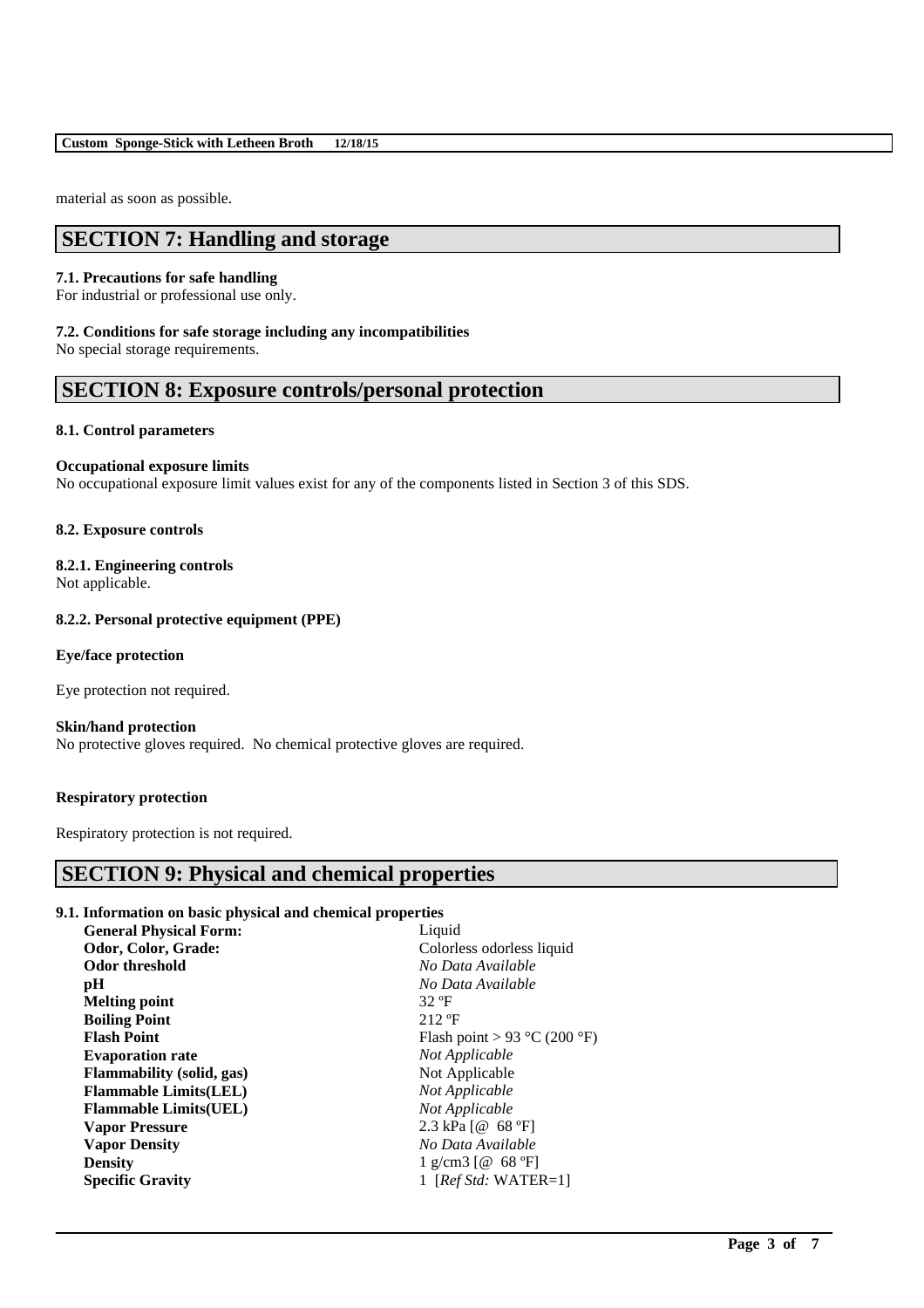**Solubility In Water** *Not Applicable* **Solubility- non-water** *No Data Available* **Partition coefficient: n-octanol/ water** *Not Applicable* **Autoignition temperature** *Not Applicable* **Decomposition temperature** *No Data Available* **Viscosity** *Not Applicable* **Volatile Organic Compounds** *Not Applicable*

# **SECTION 10: Stability and reactivity**

## **10.1. Reactivity**

This material is considered to be non reactive under normal use conditions.

## **10.2. Chemical stability**

Stable.

## **10.3. Possibility of hazardous reactions**

Hazardous polymerization will not occur.

#### **10.4. Conditions to avoid** None known.

**10.5. Incompatible materials** None known.

## **10.6. Hazardous decomposition products**

**Substance Condition** Carbon monoxide Not Specified Carbon dioxide Not Specified

# **SECTION 11: Toxicological information**

**The information below may not be consistent with the material classification in Section 2 if specific ingredient classifications are mandated by a competent authority. In addition, toxicological data on ingredients may not be reflected in the material classification and/or the signs and symptoms of exposure, because an ingredient may be present below the threshold for labeling, an ingredient may not be available for exposure, or the data may not be relevant to the material as a whole.**

**11.1. Information on Toxicological effects**

**Signs and Symptoms of Exposure**

**Based on test data and/or information on the components, this material may produce the following health effects:**

\_\_\_\_\_\_\_\_\_\_\_\_\_\_\_\_\_\_\_\_\_\_\_\_\_\_\_\_\_\_\_\_\_\_\_\_\_\_\_\_\_\_\_\_\_\_\_\_\_\_\_\_\_\_\_\_\_\_\_\_\_\_\_\_\_\_\_\_\_\_\_\_\_\_\_\_\_\_\_\_\_\_\_\_\_\_\_\_\_\_

#### **Inhalation:** No known health effects.

#### **Skin Contact:**

Contact with the skin during product use is not expected to result in significant irritation.

## **Eye Contact:**

Contact with the eyes during product use is not expected to result in significant irritation.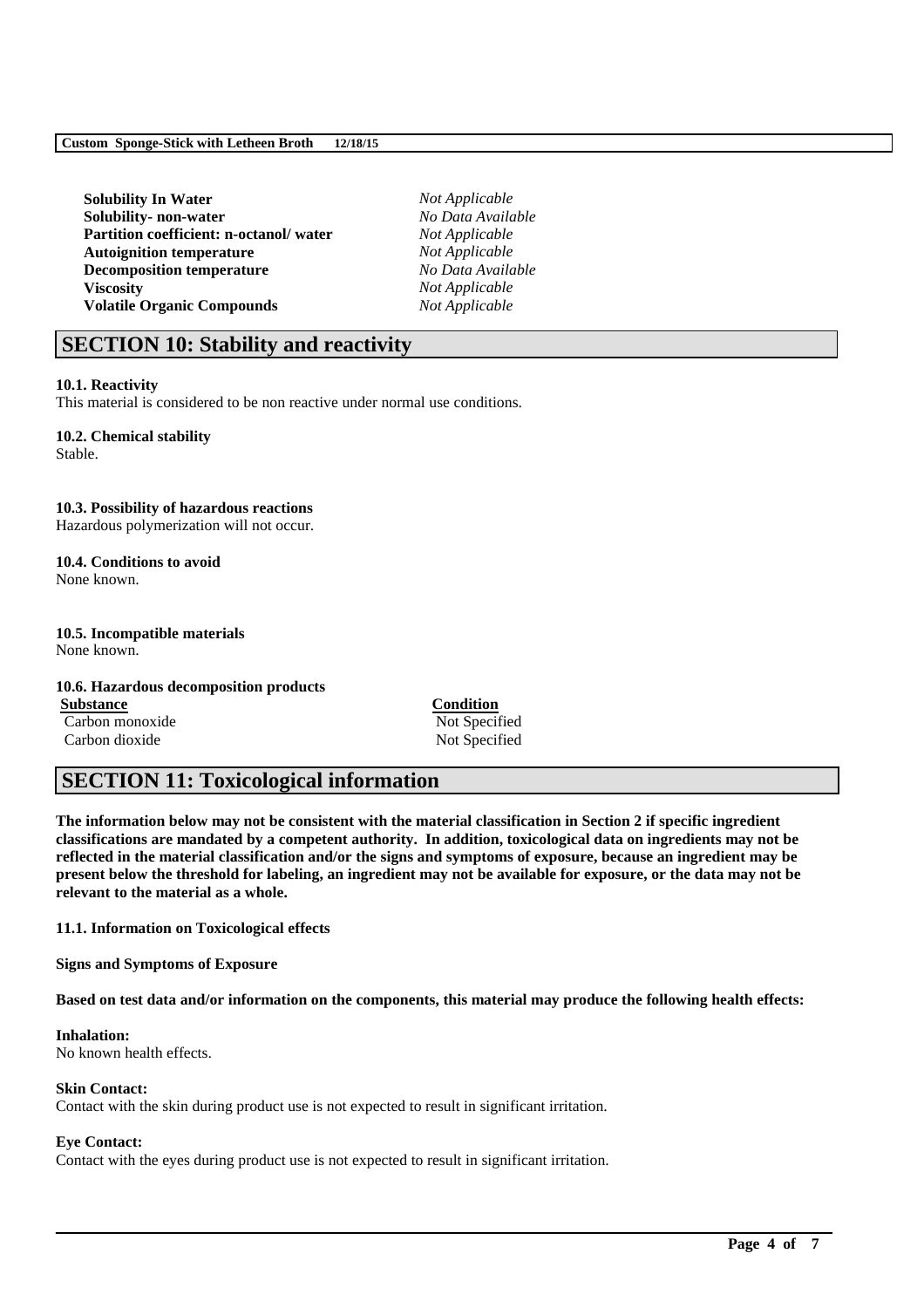## **Ingestion:**

No known health effects.

## **Toxicological Data**

If a component is disclosed in section 3 but does not appear in a table below, either no data are available for that endpoint or the data are not sufficient for classification.

#### **Acute Toxicity**

| <b>Name</b>     | Route     | <b>Species</b> | <b>Value</b>                                      |
|-----------------|-----------|----------------|---------------------------------------------------|
| Overall product | Ingestion |                | No data available; calculated $ATE > 5,000$ mg/kg |
| Poly 80         | Dermal    |                | LD50 estimated to be $> 5,000$ mg/kg              |
| Poly 80         | Ingestion | Rat            | $LD50 > 38,000$ mg/kg                             |

 $ATE = acute$  toxicity estimate

#### **Skin Corrosion/Irritation**

For the component/components, either no data are currently available or the data are not sufficient for classification.

#### **Serious Eye Damage/Irritation**

For the component/components, either no data are currently available or the data are not sufficient for classification.

#### **Skin Sensitization**

For the component/components, either no data are currently available or the data are not sufficient for classification.

#### **Respiratory Sensitization**

For the component/components, either no data are currently available or the data are not sufficient for classification.

#### **Germ Cell Mutagenicity**

For the component/components, either no data are currently available or the data are not sufficient for classification.

#### **Carcinogenicity**

For the component/components, either no data are currently available or the data are not sufficient for classification.

#### **Reproductive Toxicity**

#### **Reproductive and/or Developmental Effects**

For the component/components, either no data are currently available or the data are not sufficient for classification.

#### **Target Organ(s)**

## **Specific Target Organ Toxicity - single exposure**

For the component/components, either no data are currently available or the data are not sufficient for classification.

#### **Specific Target Organ Toxicity - repeated exposure**

For the component/components, either no data are currently available or the data are not sufficient for classification.

#### **Aspiration Hazard**

For the component/components, either no data are currently available or the data are not sufficient for classification.

## **Please contact the address or phone number listed on the first page of the SDS for additional toxicological information on this material and/or its components.**

## **SECTION 12: Ecological information**

## **Ecotoxicological information**

Please contact the address or phone number listed on the first page of the SDS for additional ecotoxicological information on this material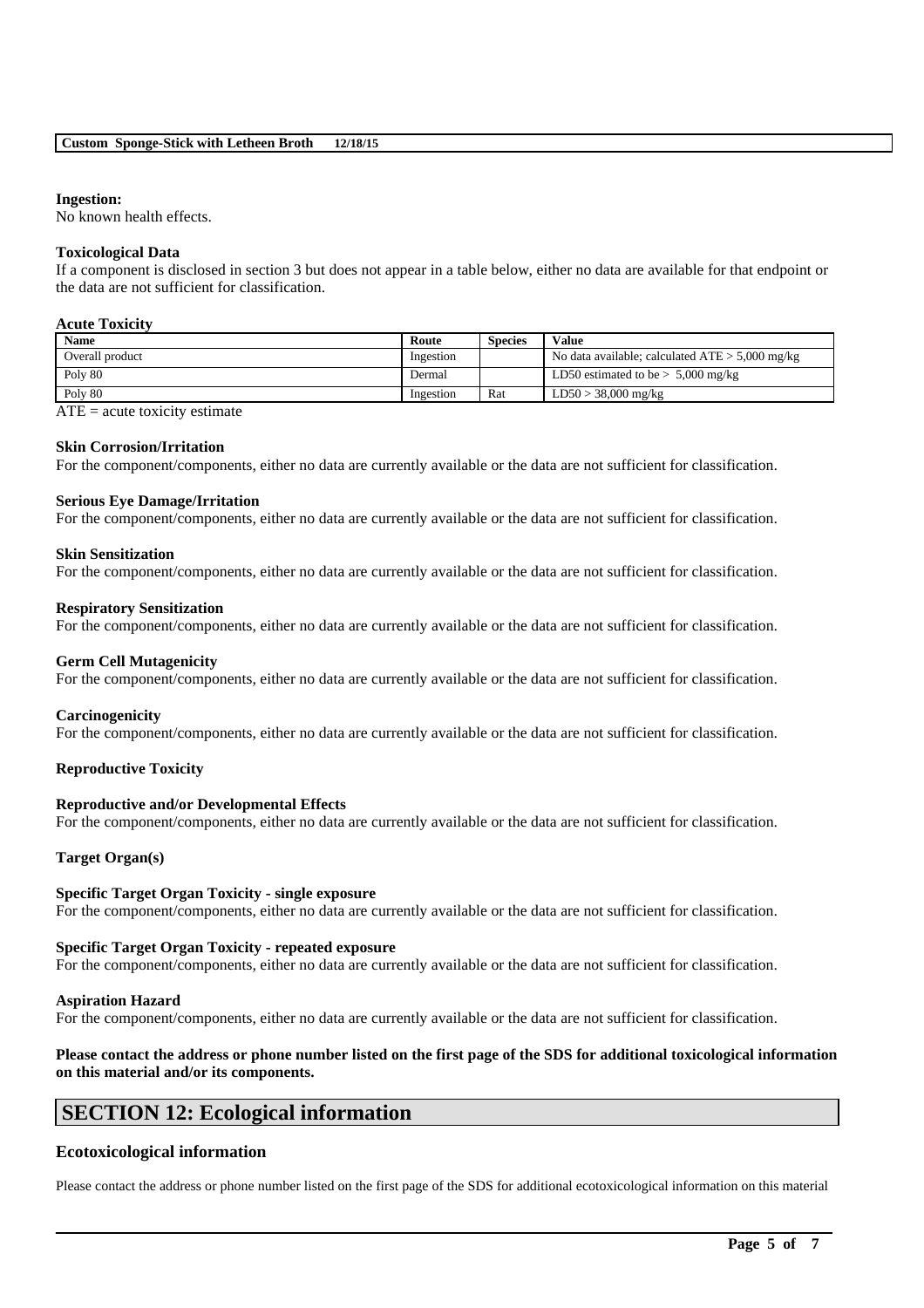## and/or its components.

## **Chemical fate information**

Please contact the address or phone number listed on the first page of the SDS for additional chemical fate information on this material and/or its components.

# **SECTION 13: Disposal considerations**

## **13.1. Disposal methods**

Dispose of contents/ container in accordance with the local/regional/national/international regulations.

Prior to disposal, consult all applicable authorities and regulations to insure proper classification. Dispose of waste product in a permitted industrial waste facility. Empty and clean product containers may be disposed as non-hazardous waste. Consult your specific regulations and service providers to determine available options and requirements.

## **EPA Hazardous Waste Number (RCRA):** Not regulated

# **SECTION 14: Transport Information**

For Transport Information, please visit http://3M.com/Transportinfo or call 1-800-364-3577 or 651-737-6501.

# **SECTION 15: Regulatory information**

## **15.1. US Federal Regulations**

Contact 3M for more information.

## **311/312 Hazard Categories:**

Fire Hazard - No Pressure Hazard - No Reactivity Hazard - No Immediate Hazard - No Delayed Hazard - No

## **15.2. State Regulations**

Contact 3M for more information.

## **15.3. Chemical Inventories**

Contact 3M for more information.

## **15.4. International Regulations**

Contact 3M for more information.

**This SDS has been prepared to meet the U.S. OSHA Hazard Communication Standard, 29 CFR 1910.1200.**

## **SECTION 16: Other information**

## **NFPA Hazard Classification**

**Health:** 0 **Flammability:** 0 **Instability:** 0 **Special Hazards:** None

National Fire Protection Association (NFPA) hazard ratings are designed for use by emergency response personnel to address the hazards that are presented by short-term, acute exposure to a material under conditions of fire, spill, or similar emergencies. Hazard ratings are primarily based on the inherent physical and toxic properties of the material but also include the toxic properties of combustion or decomposition products that are known to be generated in significant quantities.